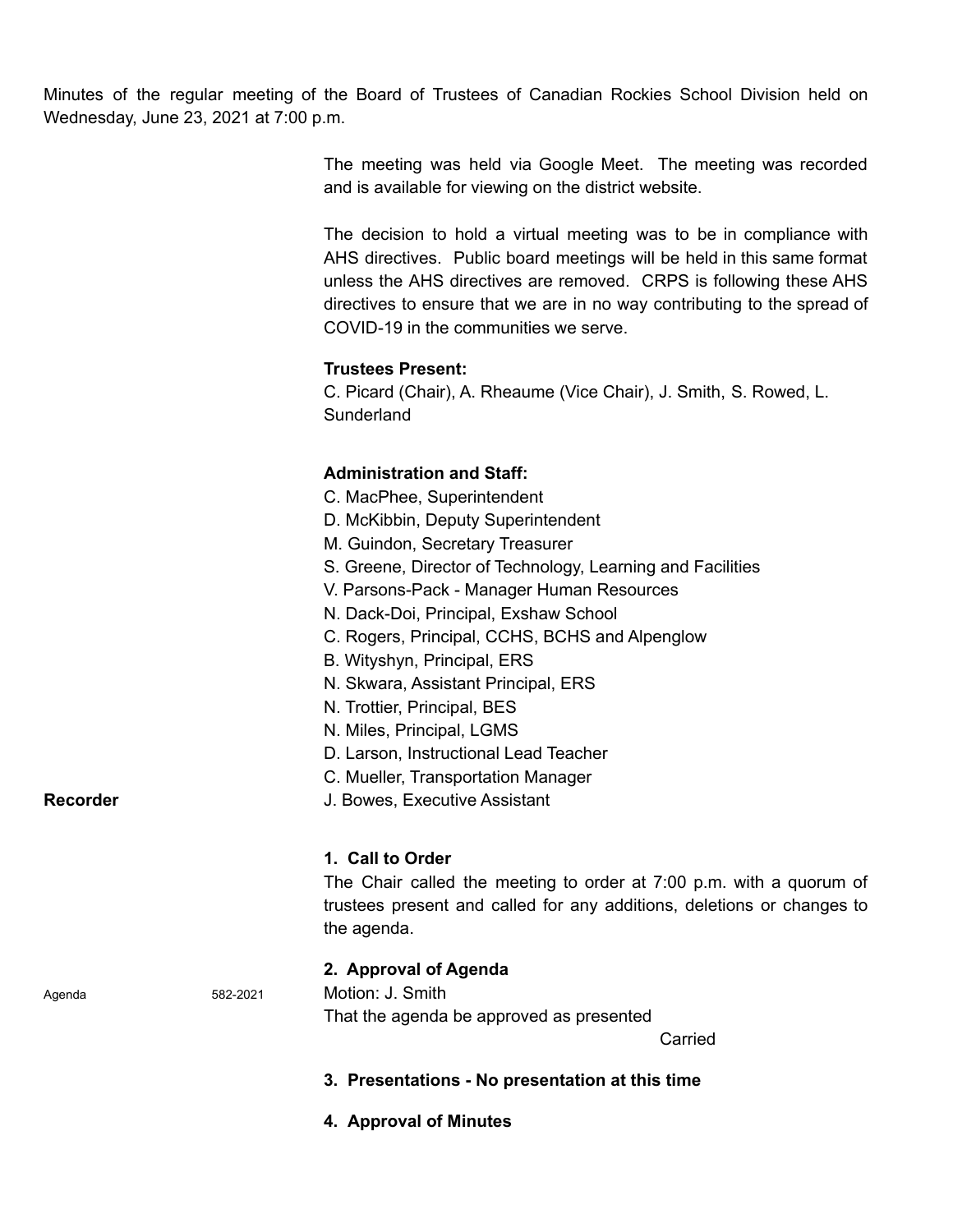|                                                   |          | 4.1      | <b>Regular Meeting</b>                                              |
|---------------------------------------------------|----------|----------|---------------------------------------------------------------------|
| Regular Mtg Minutes                               | 583-2021 |          | Motion: A. Rheaume                                                  |
|                                                   |          |          | That the minutes of the May 26, 2021 Regular Meeting be approved as |
|                                                   |          |          | presented.                                                          |
|                                                   |          |          | Carried                                                             |
|                                                   |          |          | 5. Action Items                                                     |
|                                                   |          | 5.1      | <b>Trustee Election 2021</b>                                        |
|                                                   |          |          | <b>5.1.1</b> Joint Election Agreement                               |
| Joint Election Agreement                          | 584-2021 |          | Motion: A. Rheaume                                                  |
|                                                   |          |          | Be it resolved that the Board enter into agreements to conduct      |
|                                                   |          |          | the October 2021 election with the following elected authorities    |
|                                                   |          |          | as per Sections 2 (2) and 3 (1) of the Local Authorities Election   |
|                                                   |          |          | Act:                                                                |
|                                                   |          |          | Town of Banff                                                       |
|                                                   |          |          | Town of Canmore                                                     |
|                                                   |          |          | Municipal District of Bighorn                                       |
|                                                   |          |          | Kananaskis Improvement District                                     |
|                                                   |          |          | Improvement District No. 9                                          |
|                                                   |          |          | <b>Modified Voting Procedure Bylaw 2021-1</b><br>5.1.2              |
| Modified Voting Procedure 1st Rdg                 |          | 585-2021 | Motion: S. Rowed                                                    |
|                                                   |          |          | That Bylaw #2021-1 to adopt a modified voting procedure be          |
|                                                   |          |          | presented for a first reading                                       |
|                                                   |          |          | Carried                                                             |
| Modified Voting Procedure 2nd Rdg<br>586-2021     |          |          | Motion: L. Sunderland                                               |
|                                                   |          |          | That Bylaw #2021-1 to adopt a modified voting procedure be          |
|                                                   |          |          | presented for a second reading                                      |
|                                                   |          |          | Carried                                                             |
| Modified Voting Procedure 3rd Rdg                 |          | 587-2021 | Motion: S. Rowed                                                    |
|                                                   |          |          | That Bylaw #2021-1 to adopt a modified voting procedure be          |
|                                                   |          |          | presented for a third reading and finally passed.<br>Carried        |
|                                                   |          |          |                                                                     |
|                                                   |          |          | <b>5.1.3 Returning Officer and Substitute Returning Officer</b>     |
| Returning /Substitute Returning Officers 588-2021 |          |          | Motion: J. Smith                                                    |
|                                                   |          |          | That the Board approve the appointment of Mike Guindon as           |
|                                                   |          |          | Returning Officer and to appoint Executive Assistant Jackie         |
|                                                   |          |          | Bowes as Substitute Returning Officer for the 2021 School           |
|                                                   |          |          | Board Election being held on October 18, 2021.                      |
|                                                   |          |          | Carried                                                             |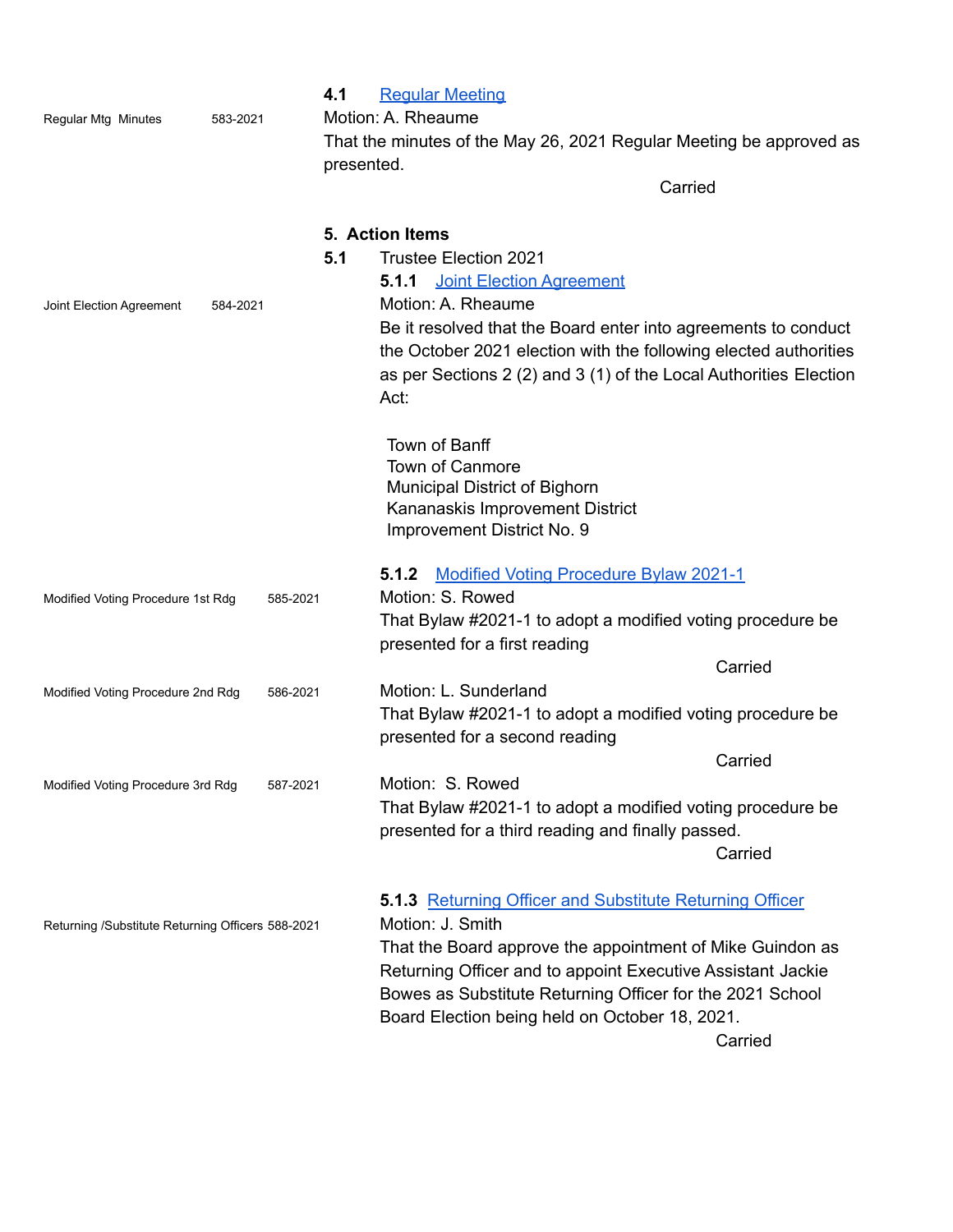|                                  |          | 2021-2022 Board of Trustees - Meetings/Conference Dates<br>5.2                                                                                                                                                                                                                                                                                                                  |  |  |
|----------------------------------|----------|---------------------------------------------------------------------------------------------------------------------------------------------------------------------------------------------------------------------------------------------------------------------------------------------------------------------------------------------------------------------------------|--|--|
| 2021-22 Mtg/Conf Dates           | 589-2021 | Motion: J. Smith                                                                                                                                                                                                                                                                                                                                                                |  |  |
|                                  |          | That the Board accept the proposed 2021-2022 meeting dates for the<br>Public School Board Meetings, Committee of the Whole, Organizational<br>Meeting, Council of Councils Meetings, Strategic Plan and Board<br>Retreats, with the option of rescheduling any dates as necessary. Also<br>noted are the tentative dates for the ASBA and PSBAA Spring and Fall<br>conferences. |  |  |
|                                  |          | 5.3<br><b>Board of Trustees Governance Training</b>                                                                                                                                                                                                                                                                                                                             |  |  |
| Governance Training              | 590-2021 | Motion: L. Sunderland                                                                                                                                                                                                                                                                                                                                                           |  |  |
|                                  |          | The Board approve that, following the election on October 18, 2021,<br>Dr. Tom Thompson, former President of Olds College, be contacted to<br>facilitate Governance training for the Board of Trustees. The tentative<br>dates set for the training will be October 23 and 24, 2021.                                                                                            |  |  |
|                                  |          | 5.4<br><b>Locally Developed Courses</b>                                                                                                                                                                                                                                                                                                                                         |  |  |
| <b>Locally Developed Courses</b> | 591-2021 | Motion: A. Rheaume                                                                                                                                                                                                                                                                                                                                                              |  |  |
|                                  |          | Be it resolved that the Board approves reacquiring the following Locally<br><b>Developed Courses:</b>                                                                                                                                                                                                                                                                           |  |  |
|                                  |          | Painting (2019) 35-5 (Acquire from Calgary School Division)<br>Ukulele/Guitar 15-3 (Acquire from Westmount Charter School)<br>Water Experience 15-3, 25-3, 35-3 (Acquire from Grande<br>Yellowhead School Division)                                                                                                                                                             |  |  |
|                                  |          | Winter Travel 15-3, 25-3, 35-3 (Acquire from Grande Yellowhead<br>School Division)                                                                                                                                                                                                                                                                                              |  |  |
|                                  |          | Carried                                                                                                                                                                                                                                                                                                                                                                         |  |  |
| <b>CBO Summer Hours</b>          | 592-2021 | <b>Central Board Office - Summer Hours</b><br>5.5                                                                                                                                                                                                                                                                                                                               |  |  |
|                                  |          | Motion: J. Smith                                                                                                                                                                                                                                                                                                                                                                |  |  |
|                                  |          | That the Board, consistent with the practice of other Alberta school<br>districts and in keeping with the modified summer hours taken at the<br>CRPS Central Office in past years, approve the 2021 summer hours for<br>the CRPS Central Board Office as presented.                                                                                                             |  |  |
|                                  |          | Carried                                                                                                                                                                                                                                                                                                                                                                         |  |  |
|                                  |          |                                                                                                                                                                                                                                                                                                                                                                                 |  |  |
|                                  |          | <b>Information / Discussion</b><br>6.<br>6.1<br><b>Superintendent Report</b>                                                                                                                                                                                                                                                                                                    |  |  |
|                                  |          | <b>6.2</b> Deputy Superintendent Report                                                                                                                                                                                                                                                                                                                                         |  |  |
|                                  |          |                                                                                                                                                                                                                                                                                                                                                                                 |  |  |
|                                  |          | 7.<br><b>Board Items</b>                                                                                                                                                                                                                                                                                                                                                        |  |  |
|                                  |          | <b>Board Highlights</b><br>7.1                                                                                                                                                                                                                                                                                                                                                  |  |  |
|                                  |          | <b>Kindergarten Welcome Videos</b><br>$\bullet$<br><b>Board Governance Training</b><br>$\bullet$                                                                                                                                                                                                                                                                                |  |  |
|                                  |          | <b>Trustee Election 2021</b><br>$\bullet$                                                                                                                                                                                                                                                                                                                                       |  |  |
|                                  |          | Virtual Summer School and Virtual Summer CALM                                                                                                                                                                                                                                                                                                                                   |  |  |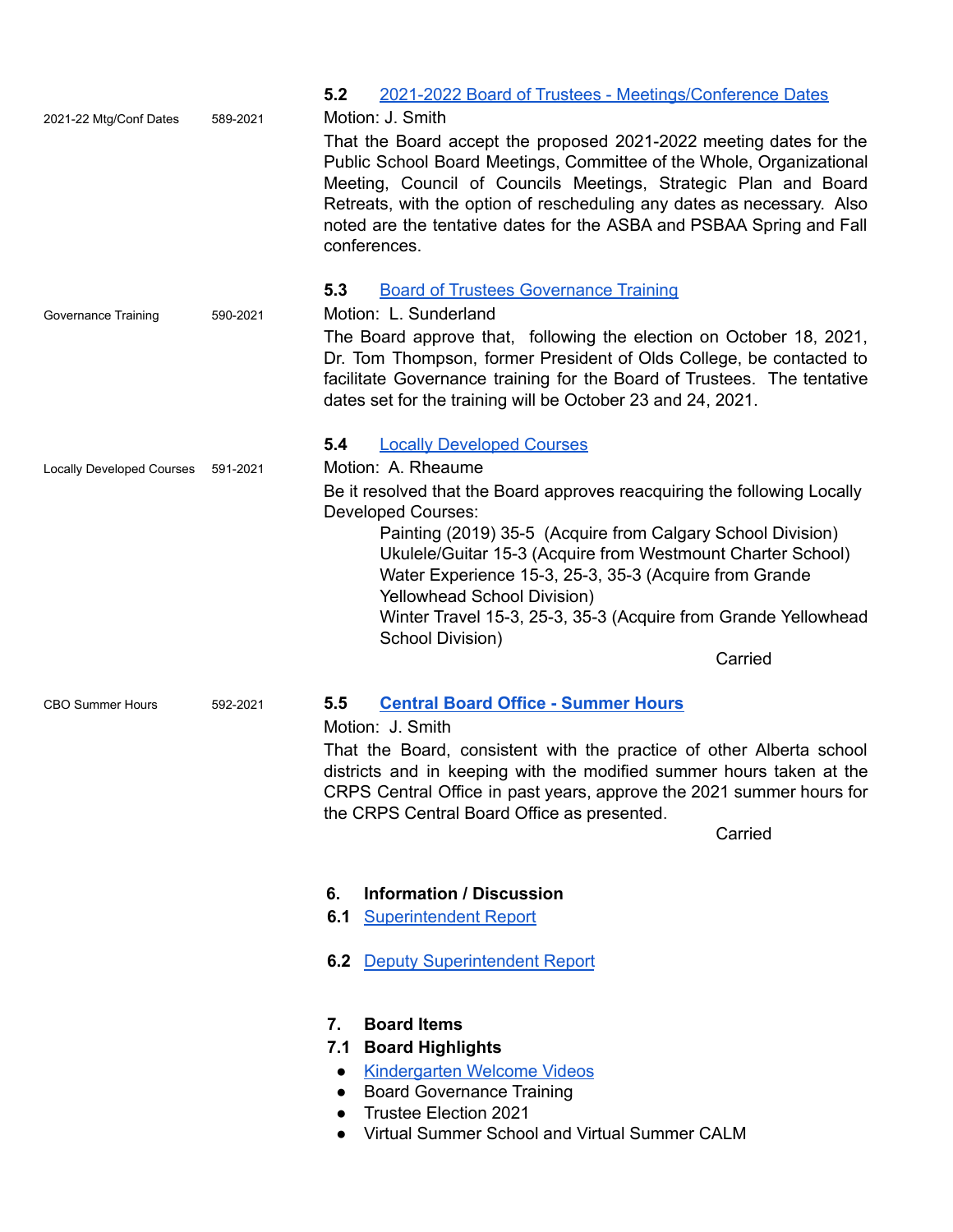● Central Board Office Summer Hours

## **7.2 Correspondence - No correspondence at this time**

### **7.3 Trustee Reports**

- **7.3.1** C. Picard
	- PSBAA Governance Session
	- PSBAA Spring General Assembly
	- ASBA Spring General Meeting
	- Council of Councils Meeting
	- Virtual Speech for CCHS Graduation
	- Strategic Planning Session July 7
- **7.3.2** A. Rheaume
	- ASBA Zone 5 Meeting
	- ASBA Spring General Meeting
	- Council of Councils Meeting
	- Committee of the Whole Meeting
	- BCHS Graduation June 29th
	- Strategic Planning Session July 7th
- **7.3.3** J. Smith
	- PSBAA Governance Session
	- PSBAA Spring General Assembly
	- ASBA Spring General Meeting
	- Council of Councils Meeting
	- TEBA
	- Exshaw School Virtual Grade 8 Graduation
	- Strategic Planning Session July 7th
- **7.3.4** L. Sunderland
	- Strategic Plan Initial Review
	- BES Council and AGM
	- Committee of the Whole Meeting
	- Council of Councils Meeting
	- Strategic Planning Session July 7th
- **7.3.5** S. Rowed
	- PSBAA Governance Session
	- PSBAA Spring General Assembly
	- ASBA Spring General Meeting
	- Council of Councils Meeting
	- Committee of the Whole Meeting
	- Strategic Planning Session July 7th
- **8. Questions - No questions at this time**